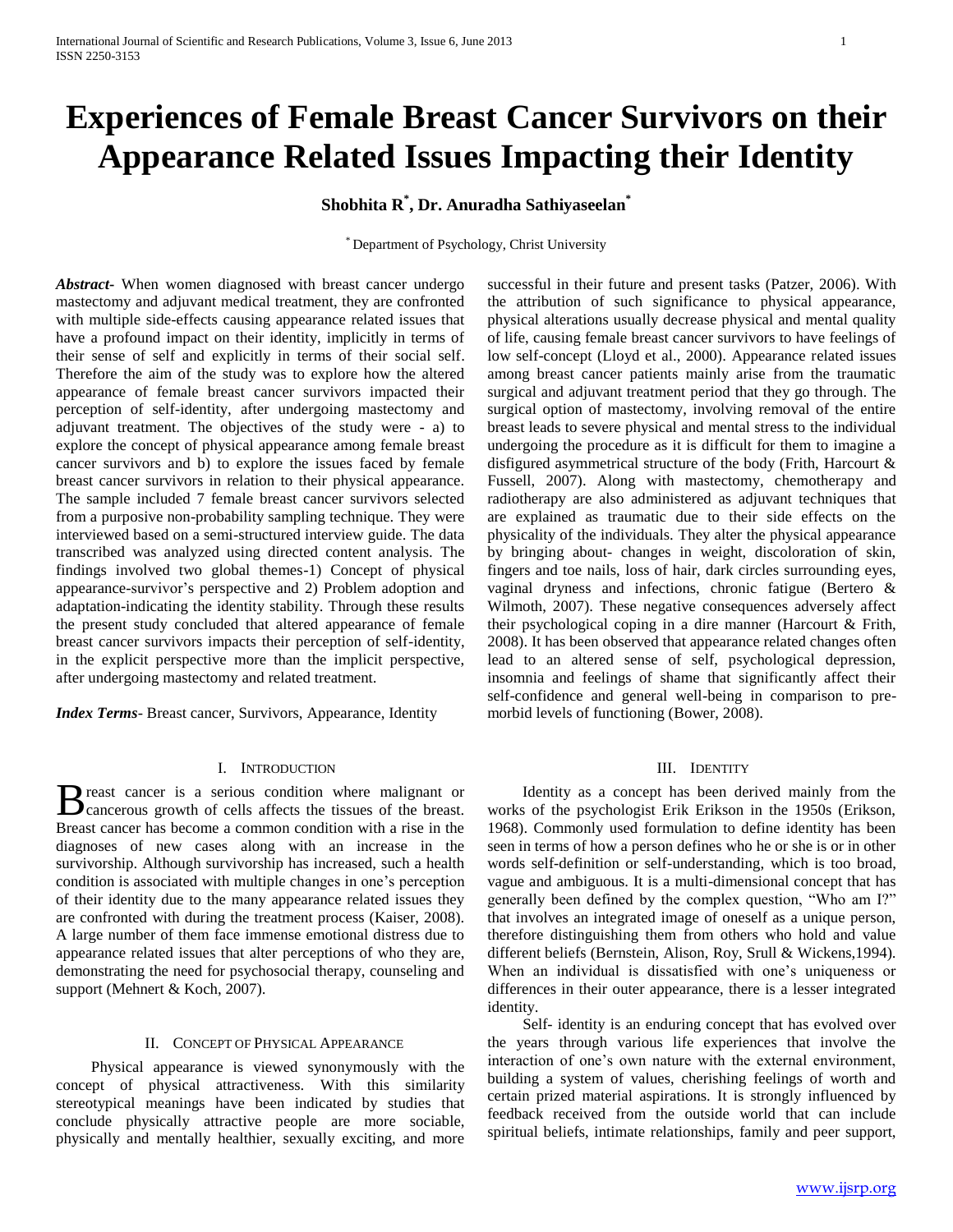and other societal agencies (Bailey, 2003). Thus identity can be explained using a dual perspective that includes selfunderstanding and societal understanding of oneself. Viewing as a whole, the present study views identity as either a) 'a social group defined by certain membership rules and supposed characteristic attributes or likely behaviors', and b) 'socially differentiating features that a person is proud about and those that are unique of an individual, therefore viewing them as relatively stable but socially influential' (Fearon, 1999). This provides an understanding of identity in its entirety with a socially defined perspective (explicit identity) integrated with a personal perspective (implicit identity). An interaction of the two perspectives influences the perception of one's physicality.

# IV. MAJOR AIM

 Largely, the present study strived to explore how the altered appearance of female breast cancer survivors impacted their perception of self-identity, after undergoing mastectomy and further treatment.

#### V. OBJECTIVES

- 1. To explore the concept of physical appearance among female breast cancer survivors.
- 2. To explore the problems faced by female breast cancer survivors in relation to their physical appearance to understand the stability of their identity in the face of bodily alterations.

The larger aim connected to the specific objectives stated above together were fulfilled by observing the experiences of women who have undergone breast cancer treatment therefore shedding light on the personal perception of their physical appearance impacting their sense of self, connection and identity (Rosedale, 2009).

#### VI. METHOD

 An interpretive phenomenological research design was employed to study the experiences of female breast cancer survivors on their appearance related issues. The study employed a qualitative descriptive research method.

 For the purpose of the study the population consisted of all female breast cancer survivors who had undergone treatment for the disease. A non-probability purposive sampling technique was employed for the study to select 7 female breast cancer survivors who had undergone mastectomy and were undergoing further treatment since a minimum period of six months after the surgery from an oncology center in Karnataka, India. The selection criteria involved married female breast cancer survivors within the age range of 30 to 50 years who had undergone mastectomy and had continued treatment for a minimum period of six months to a maximum of one year after mastectomy. Those who were considered as participants were finalized after receiving consent from them. The participants were made aware that they had the freedom and the right to withdraw from the study without any obligation to the researcher or the study they agreed to participate in. Those participants who were willing to participate in the study were interviewed using in-depth interviews for a period of 30-50 minutes. The interview process was led by a semistructured guide consisting of open-ended questions that were framed along with the usage of probes to aid the participants in eliciting elaborative responses about any appearance related issues if present and how that affected their identity. The guide consisted of 20 questions with multiple sub-questions, and they were organized according to the specific objectives that fulfill the major aim. Following this the interview guide was sent to three subject matter experts who have knowledge in the field of clinical psychology and cancer related issues to acquire various suggestions and perspectives for the improvisation of the guide. The interviews were conducted and audio-taped after which they were transcribed into text format for further analysis. All data collected was kept confidential.

 The data collected was interpreted and analyzed using qualitative directed content analysis because there has been prior work conducted in the field and the goal was to widen and explore the experiences of the population (Hseih & Shannon, 2005).

## VII. RESULTS

 The socio-demographic data obtained revealed that the seven female breast cancer survivors had a mean age of 40.71 years. Majority participants belonged to urban backgrounds, having joint families as their support systems, where their roles included managing the entire household with some of the participants balancing work life and personal life.

 There were two global themes recognized in relation to the two specific objectives considered. Based on the ascertained coding framework that utilizes specific meaningful segments (lines in paragraphs) of text or refined data as determinants for the formulation of themes, the following were the themes arrived at-

- 1. Concept of physical appearance- Survivors' perspective
- 2. Problem espousement and adaptation- Understanding the identity stability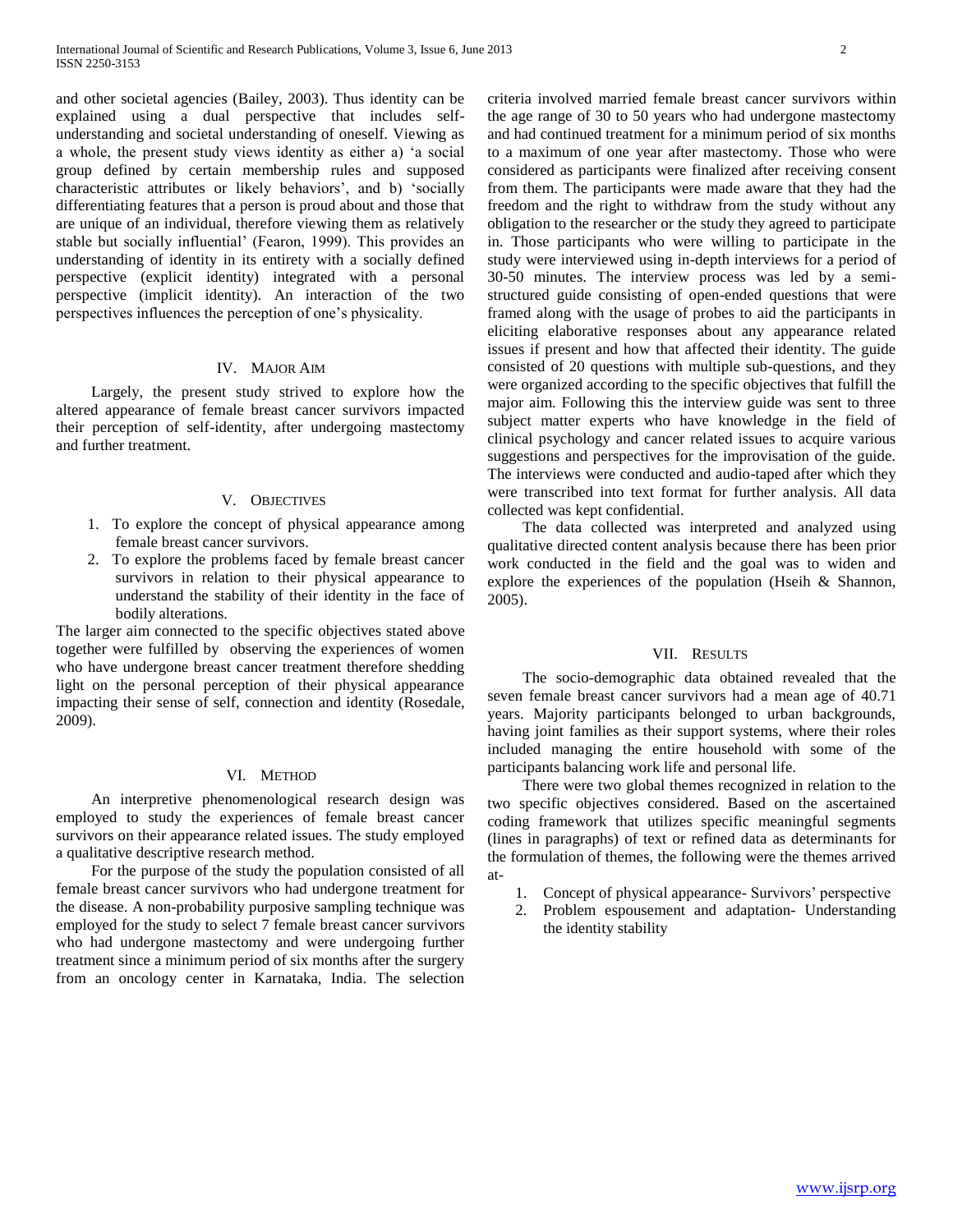| Global themes                             | Organizing themes                                                              | <b>Basic</b> themes                                                                                  |
|-------------------------------------------|--------------------------------------------------------------------------------|------------------------------------------------------------------------------------------------------|
| 1.Concept<br>of<br>physical<br>appearance | Perceived description of physical<br>1a.<br>appearance: survivor's perspective | i. Physical appearance observed from an<br>overt viewpoint                                           |
|                                           |                                                                                | Stereotypical indicators of good<br>ii.<br>physical appearance                                       |
|                                           |                                                                                | iii. Indicator of a healthy individual                                                               |
|                                           | 1b. Perceived importance of physical<br>appearance in their lived experiences  | i. Significance of physical appearance in<br>their lives                                             |
|                                           |                                                                                | ii. Physical appearance is incongruent to<br>perceived<br>contentment<br>and<br>life<br>satisfaction |
| 2. Problem espousement and<br>adaptation  | 2a. Shift in perceived sense of self-<br>identity                              | i. Encounter with disfigured bodily<br>conditions                                                    |
|                                           |                                                                                | ii. Redefinition of explicit identity                                                                |
|                                           |                                                                                | iii.Redefinition of implicit identity                                                                |
|                                           | 2b. Resilience                                                                 | i. Experiential learning                                                                             |
|                                           |                                                                                | ii.Self growth                                                                                       |

# **Table I: Themes Obtained from the Present Study**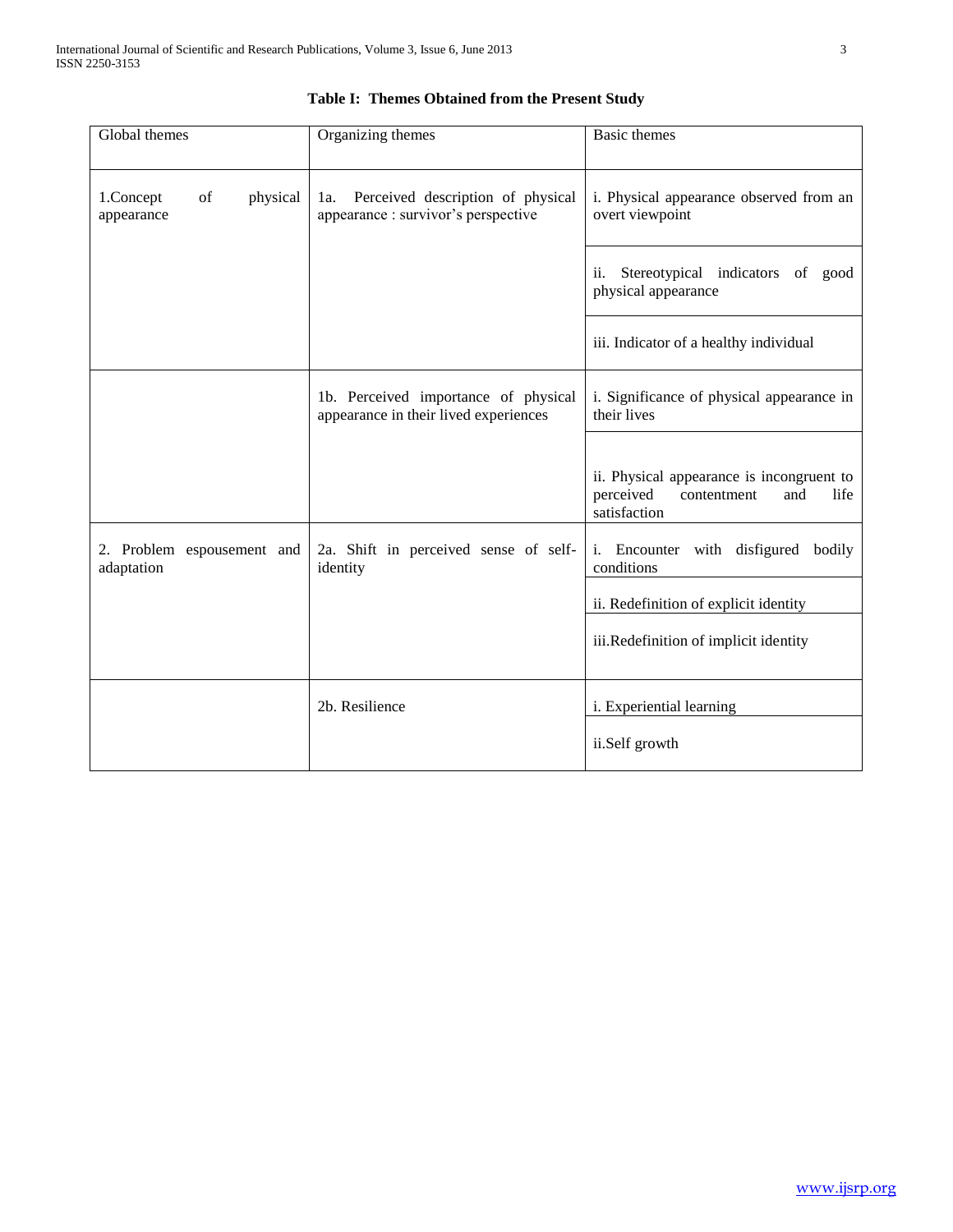International Journal of Scientific and Research Publications, Volume 3, Issue 6, June 2013 4 ISSN 2250-3153



**Figure 1:Network of Theme 1**

 The survivors understood physical appearance as being determined by how a person looks based on certain stereotypical indicators such as the kind of hair, skin color, body size and fitness and similar ones. It was perceived as sometimes determining a person's inner qualities and their nature, which is not necessarily true of the person. Therefore in the survivors' opinion physical appearance should be perceived as something existing at a very surface level that cannot be considered as a determinant judge of the inner appearance. Identity was attributed as being maintained more by the individual's inner self and the family support existing, rather than anything related to the physical appearance. Stability of identity was observed to be merely related to appearance.

# **1a.** *Perceived description of physical appearance: survivor's perspective.*

- i. Physical appearance observed from an overt viewpoint
- ii. Stereotypical indicators of good physical appearance
- iii. Indicator of a healthy individual

 Physical appearance according to the female breast cancer survivors was described in terms of how they view it and what they believe is the meaning of physical appearance. Differing thoughts following the same thread were observed to be consistent regarding some basic themes like, physical appearance being observed from an overt point of view. Appearance was considered as something reflected through the mirror and through a social point of view, indicating the social influence on

individual's beliefs and assumptions therefore affecting the personal understanding of physical appearance. The stereotypical indicators for good physical appearance were pointed as looking physically normal, healthy and ideally beautiful with black hair, fair and clear skin, and a likeable bodily figure.

## **1b.** *Perceived importance of physical appearance in their lived experiences.*

- i. Significance of physical appearance in their lives
- ii. Physical appearance is incongruent to perceived contentment and life satisfaction

 The survivors' agreed that there were certain stereotypical indicators describing good physical appearance. However, they disagreed about attributing major importance to such indicators. Combating and surviving a fatal illness had instilled a sense of understanding about the importance of life among these survivors compared to any other healthy persons. As they would have experienced a life with breast cancer the significance of a life without disease was much greater than attributing any importance to physical alterations caused by the surgery and treatment. Although most participants felt glad about surviving, few of the survivors did experience some sadness related to their lost beauty mostly during a social event or among other people. On another tangent, physical appearance was perceived as important to lead a healthy life rather than to look good.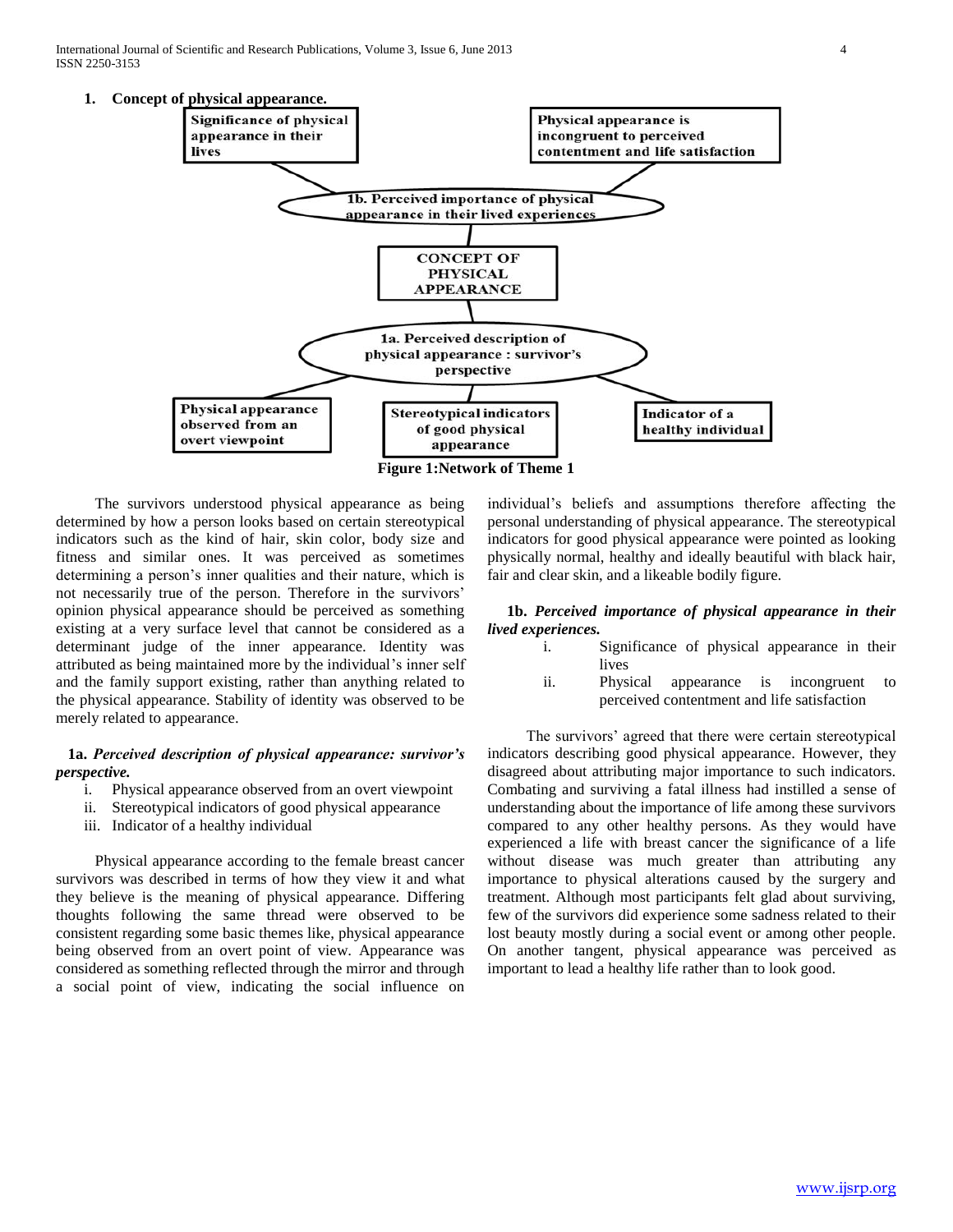International Journal of Scientific and Research Publications, Volume 3, Issue 6, June 2013 5 ISSN 2250-3153





**Figure 2:Network of theme 2**

 Female breast cancer survivors were found to have confronted various issues related to physical appearance in a rather intrepid manner. They had experienced distinct bodily changes due to the process of cancer treatment which had varying effects on their perception of the stability in identity. The problems observed by all of them were distorted bodily figure, loss of hair, darkening of the skin around the eyes, drying of the skin and other many issues. Although these bodily alterations were difficult for them to accept, most survivors strongly emphasized on striving to accept and adapt to the alternate bodily appearance by dealing resiliently with the impact created by these problems on their personal or implicit self and social or explicit self. Various themes delineated here explore the stability in the maintenance of identity from their previous healthy self to their present self where the survivors in their best endeavors have championed these problems.

### **2a.** *Shift in perceived sense of self-identity.*

- i. Encounter with disfigured bodily conditions
- ii. Redefinition of implicit identity (personal identity)
- iii. Redefinition of explicit identity (social identity)

 Perceived sense of who they are and how they perceive the society's attitude towards them were seen to be at varying levels. Emphasizing on the problems faced in line with the appearance related changes; all survivors had confronted similar issues due to the same surgical procedure and the further treatment process. These changes had impacted them in latent or manifest ways in the manner of perceiving their social identity in a rather different manner compared to the maintenance of stability in terms of their personal identity. Simply explaining, the considered survivors showed some inhibition accepting their physical changes while facing the social environment. They had no inhibitions when in a protected positive family environment. An interesting aspect is that although there was a clear expression from most survivors of being the same as before in terms of personal identity given satisfied support from their family, these appearance related issues seem to have affected their social identity as they feel the need to conceal their cancer affected physical changes to obtain the same social reaction and feedback from the others in their environment like before.

## **2b.** *Resilience***.**

- i) Experiential learning
- ii) Self growth

 Resilience derived from various sources was found to be dominant across themes although in varying ways. When describing the problems related to physical changes also observed were the ways in which these appearance related issues had impacted their identity. Altered bodily changes were found to have impacted their social or explicit identity in a more profound manner rather than their implicit identity requiring them to maintain their cancer appearance in a covert manner. Learning to deal with social experiences and other life experiences in a covert and mentally confrontative manner, they became more resilient and developed individually in various ways.

 Resilience within an individual does not always have to be developed because of social experiences from the environment. Certain experiences from within that are inclusive of personality traits of certain individuals also seemed to contribute towards resilience and self-growth. Many participants indicated growing through life experiences during the crisis situation of their cancer appearance. Optimism seems to be very evidently portrayed spelling out resilience for them. Resilience was found to develop while confronted with cancer experience, by believing in individual strength, confidence and unchanging personality prioritizing the unseen future rather than ruminating about the past. Another resilient quality was the belief of being a woman with inner beauty ignoring any appearance related issues. Contrasting to these findings of positive resilience one of the participants expressed a lot of pain about how a woman is viewed negatively by being considered a bad omen after undergoing bodily alterations. This indicates that resilience is subjective to the individual and requires a balance of internal and external support from the society and family to maintain a stable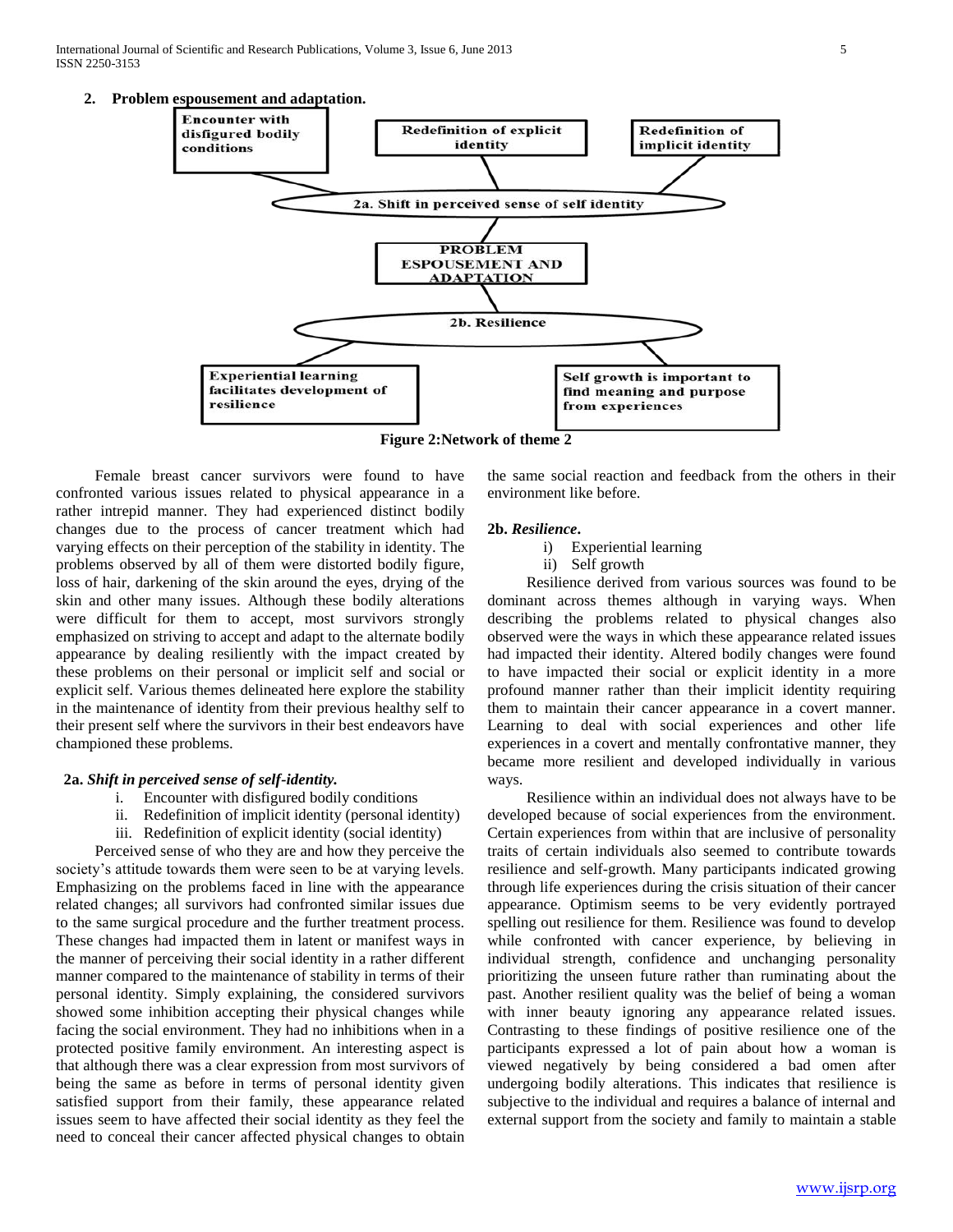identity therefore dealing effectively with appearance related problems.

## VIII. DISCUSSION

 Conceptually, identity was viewed in the forms of explicit and implicit types that were influenced from various factors including inner and outer appearance, interpersonal relations, social relations, resilience and emotional or psychological wellbeing. These factors observed are very important in the face of appearance related changes impacting identity. The themes discussed therefore indicate the presence of these factors in their experiences.

 The first theme observed was the 'Concept of physical appearance from the survivors' perspective' in general terms and in specific terms from their lived experiences. In specific terms they explained the perceived importance of the general concept in their own lives. It was found that although survivors observed physical appearance as overt, marked by stereotypical indicators, appreciated by social others and that which is attractive, when it came to perceived significance in their own lives, they did not attribute much value to it in their lives. They preferred surviving a healthy life regardless of the physical changes in themselves. In contrast to the present finding, most previous studies have found that female breast cancer survivors perceive the concept of physical appearance as playing an important role in their wellbeing. A study focusing on body image among young female breast cancer survivors aged below 50 years found a contrasting result to the present finding. It was observed that a substantial population of women in their early months of diagnosis undergo crisis related to body image as they attribute significant importance to physical appearance in their lives. Most sexually active women, wished for good physical appearance in their lives, although due to mastectomy associated issues it could not be fulfilled (Fobair et al., 2006). In disagreement with most previous studies one of the few studies concluded with a similar idea as the present finding. They found that psychosocial disturbances were greater compared to any disfigurement or sexuality related issues and that these were in minimal significance compared to their health. As a fact, they reported that greater concerns like needs for emotional, psychological and social support were considered more valuable predictors of psychosocial health and positive outcome (Khan, Bahadur, Agarwal, Sehgal & Das, 2010). Observing that the present study agreed to this finding it is important to explore the reasons behind differences in the perceived importance of physical appearance.

 The reasons can be culture oriented, understanding of the concept of self in their lives, level of responsibility, level of emotional and family support and level of acceptance by the immediate family members. A collectivistic-culture orientated study found that positive immediate support facilitated the survivors to think beyond their physical loss and strengthened their mental well-being, making them stronger within themselves (Muhamad, Afshari & Kazilan, 2011). Another factor about prioritizing heath and family over appearance to balance a stable identity can be observed due to the responsibilities an Indian woman feels obligated towards in a committed manner. This was also expressed by a survivor in the present study about how

women can undergo an altered appearance and still get back to normal routine adapting in the best manner possible. A study observed that traditional cultural narratives explain women as expected to stabilize home and family, and portray unconditional self-sacrifice and nurturance (Mudita & Paul, 2006). Therefore, these women survivors prioritize their life over family and their duties rather than being preoccupied with their appearance related issues.

 The second theme was termed problem espousement and adaptation. The present study explored the various problems that the survivors face, ranging from physical changes in their body and severe pain and fatigue to confronting the social others who express unnecessary sympathy. These issues were found to influence the survivors in redefining their sense of identity especially in terms of their social self, causing them to maintain a secretive identity of their disease and appearance related changes. They redefined their social self to feel comfortable interacting normally with the social others. Their personal identity was seen to be stable despite appearance related issues due to the immediate family support and care received from the family along with their individual enduring personalities. Majority participants did not feel the need to use prosthesis to cover their physical loss. They felt a sense of growth from their cancer experiences and therefore felt an overall sense of resilience and movement in their self-identity. The survivors accepted and adopted the problems associated with breast cancer and adapted to them in a positive manner. One of the studies that agreed with the present finding through qualitative multiple case study explored the posttraumatic growth from breast cancer. It was found that challenging life events potentiate personal growth and aid the survivors in comprehending such events as a learning enhancing the process of growth. Supporting the present finding it was found that survivors confronted the issues by enduring crisis, coping with changes and engaging mentally by adapting to various consequences, therefore adjusting to their normal selves. Therefore, adopting positive perspectives and adjusting oneself to alterations are keys for self-growth (Hoggan, 2011).

 Another study supports the present finding that the perspective or the lens used to view the problems, and adopt the problems determined the extent of adaptation. It was found that subjective perception of stressful events and personal diathesis seemed to be strong predictors of posttraumatic growth. Other important factors determining adaptation to cancer related problems were contextual factors, resilience hardiness and cognitive appraisal (Gallagher-Ross, 2011). Similarly a study exploring the process of survivorship explained that they undergo an identity reformulation process to adjust to a new lifestyle and employ creative problems solving strategies to alleviate prolonged distress and bridge the discontinuity between their past, current and ideal selves. This marked the survivor's overall well-being (Sherman, Rosedale & Harber, 2012).

 These findings aid the present observations in stating that problems associated with breast cancer are several in terms of not only physical alteration of self but also social nature of self influenced by the way others perceive you. Therefore individual redefinition and adaptation of self is subjective and is important to become more resilient towards these experiences and to grow as an individual. An interesting observation was that most research published concentrates on vague concepts of self and